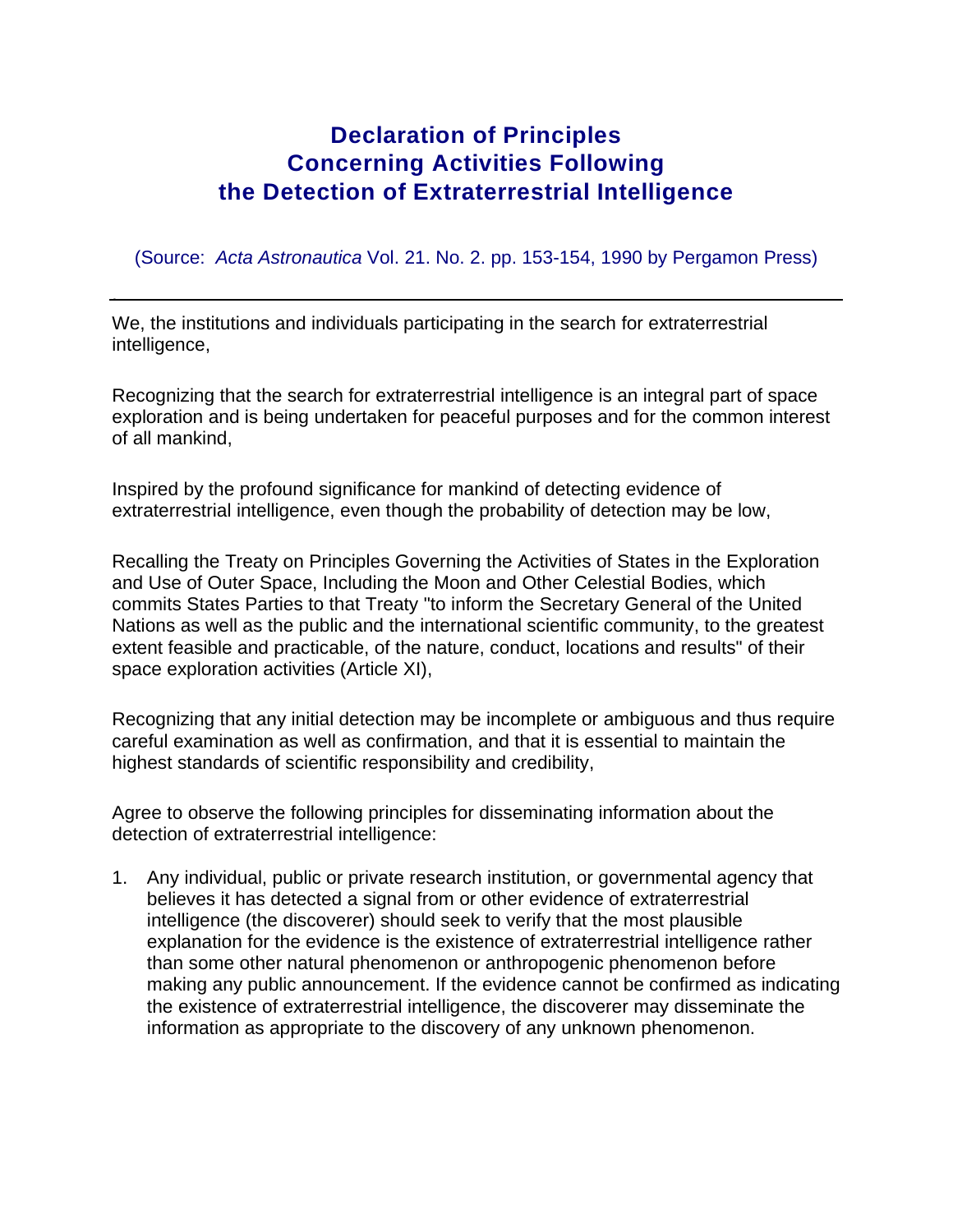- 2. Prior to making a public announcement that evidence of extraterrestrial intelligence has been detected, the discoverer should promptly inform all other observers or research organizations that are parties to this declaration, so that those other parties may seek to confirm the discovery by independent observations at other sites and so that a network can be established to enable continuous monitoring of the signal or phenomenon. Parties to this declaration should not make any public announcement of this information until it is determined whether this information is or is not credible evidence of the existence of extraterrestrial intelligence. The discoverer should inform his/her or its relevant national authorities.
- 3. After concluding that the discovery appears to be credible evidence of extraterrestrial intelligence, and after informing other parties to this declaration, the discoverer should inform observers throughout the world through the Central Bureau for Astronomical Telegrams of the International Astronomical Union, and should inform the Secretary General of the United Nations in accordance with Article XI of the Treaty on Principles Governing the Activities of States in the Exploration and Use of Outer Space, Including the Moon and Other Bodies. Because of their demonstrated interest in and expertise concerning the question of the existence of extraterrestrial intelligence, the discoverer should simultaneously inform the following international institutions of the discovery and should provide them with all pertinent data and recorded information concerning the evidence: the International Telecommunication Union, the Committee on Space Research, of the International Council of Scientific Unions, the International Astronautical Federation, the International Academy of Astronautics, the International Institute of Space Law, Commission 51 of the International Astronomical Union and Commission J of the International Radio Science Union.
- 4. A confirmed detection of extraterrestrial intelligence should be disseminated promptly, openly, and widely through scientific channels and public media, observing the procedures in this declaration. The discoverer should have the privilege of making the first public announcement.
- 5. All data necessary for confirmation of detection should be made available to the international scientific community through publications, meetings, conferences, and other appropriate means.
- 6. The discovery should be confirmed and monitored and any data bearing on the evidence of extraterrestrial intelligence should be recorded and stored permanently to the greatest extent feasible and practicable, in a form that will make it available for further analysis and interpretation. These recordings should be made available to the international institutions listed above and to members of the scientific community for further objective analysis and interpretation.
- 7. If the evidence of detection is in the form of electromagnetic signals, the parties to this declaration should seek international agreement to protect the appropriate frequencies by exercising procedures available through the International